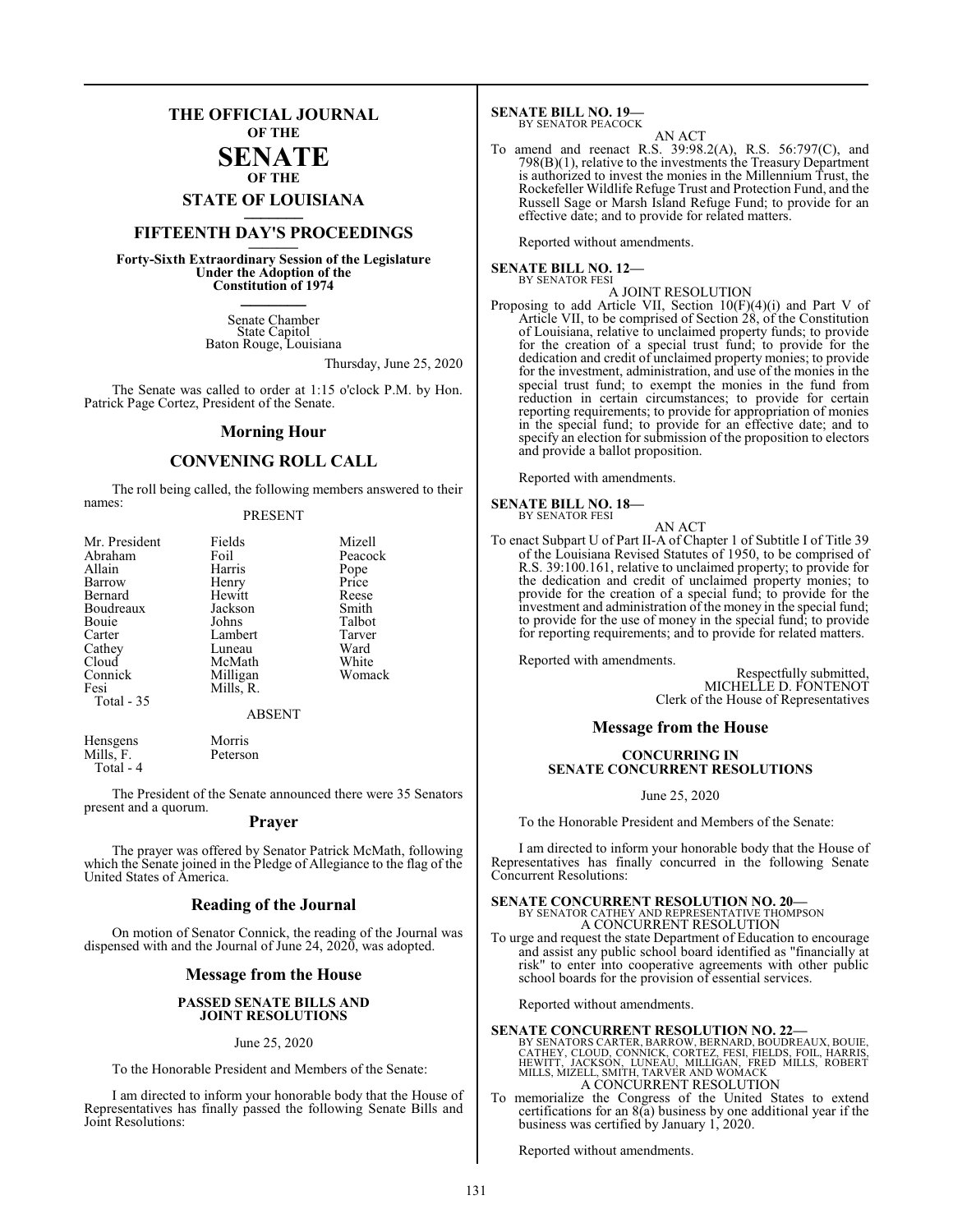June 25, 2020

#### **SENATE CONCURRENT RESOLUTION NO. 12—**

BY SENATOR WARD A CONCURRENT RESOLUTION

To create the Drug and Specialty Courts Commission to study and evaluate the utilization of opioid settlement funds for the expansion and optimization of drug and specialty courts in Louisiana.

Reported with amendments.

Respectfully submitted, MICHELLE D. FONTENOT Clerk of the House of Representatives

#### **Message from the House**

#### **DISAGREEMENT TO HOUSE BILL**

June 25, 2020

To the Honorable President and Members of the Senate:

I am directed to inform your honorable body that the House of Representatives has refused to concur in the proposed Senate Amendment(s) to **House Bill No. 4** by Representative Magee, and ask the President to appoint on the part of the Senate a committee to confer with a like committee from the House on the disagreement.

> Respectfully submitted, MICHELLE D. FONTENOT Clerk of the House of Representatives

#### **Message from the House**

#### **HOUSE CONFEREES APPOINTED**

June 25, 2020

To the Honorable President and Members of the Senate:

I am directed to inform your honorable body that the Speaker of the House of Representatives has appointed the following members, on the part of the House of Representatives, to confer, with a like committee from the Senate, on the disagreement to **House Bill No. 4** by Representative Magee:

Representatives Magee, Bishop and Hughes.

Respectfully submitted, MICHELLE D. FONTENOT Clerk of the House of Representatives

#### **Message from the House**

#### **DISAGREEMENT TO HOUSE BILL**

June 25, 2020

To the Honorable President and Members of the Senate:

I am directed to inform your honorable body that the House of Representatives has refused to concur in the proposed Senate Amendment(s) to **House Bill No. 6** by Representative Ivey, and ask the President to appoint on the part of the Senate a committee to confer with a like committee from the House on the disagreement.

> Respectfully submitted, MICHELLE D. FONTENOT Clerk of the House of Representatives

# **Page 2 SENATE 15th DAY'S PROCEEDINGS**

## **Message from the House**

#### **HOUSE CONFEREES APPOINTED**

June 25, 2020

To the Honorable President and Members of the Senate:

I am directed to inform your honorable body that the Speaker of the House of Representatives has appointed the following members, on the part of the House of Representatives, to confer, with a like committee from the Senate, on the disagreement to **House Bill No. 6** by Representative Ivey:

Representatives Ivey, Zeringue and McKnight.

Respectfully submitted, MICHELLE D. FONTENOT Clerk of the House of Representatives

#### **Privileged Report of the Legislative Bureau**

June 25, 2020

To the President and Members of the Senate:

I am directed by your Legislative Bureau to submit the following report:

The following instruments are approved as to construction and duplication. We advise and suggest the following amendments:

**HOUSE BILL NO. 1—** BY REPRESENTATIVES ZERINGUE AND THOMPSON

AN ACT Making annual appropriations for Fiscal Year 2020-2021 for the ordinary expenses of the executive branch of state government, pensions, public schools, public roads, public charities, and state institutions and providing with respect to the expenditure ofsaid appropriations.

Reported without amendments.

**HOUSE BILL NO. 7—**<br>BY REPRESENTATIVES ZERINGUE AND SCHEXNAYDER AND SENATORS CORTEZ AND WHITE AN ACT

To appropriate funds to defray the expenses of the Louisiana Judiciary, including the Supreme Court, Courts of Appeal, District Courts, Criminal District Court of Orleans Parish, and other courts; to provide for an effective date; and to provide for related matters.

Reported without amendments.

**HOUSE BILL NO. 8—** BY REPRESENTATIVE SCHEXNAYDER AN ACT

To appropriate funds for Fiscal Year 2020-2021 to defray the expenses of the Louisiana Legislature, including the expenses of the House of Representatives and the Senate, of legislative service agencies, and of the Louisiana State Law Institute; to provide for the salary, expenses, and allowances of members, officers, staff, and agencies of the legislature; to provide with respect to the appropriations and allocations herein made; and to provide for related matters.

Reported with amendments.

#### **LEGISLATIVE BUREAU AMENDMENTS**

Amendments proposed by Legislative Bureau to Engrossed House Bill No. 8 by Representative Schexnayder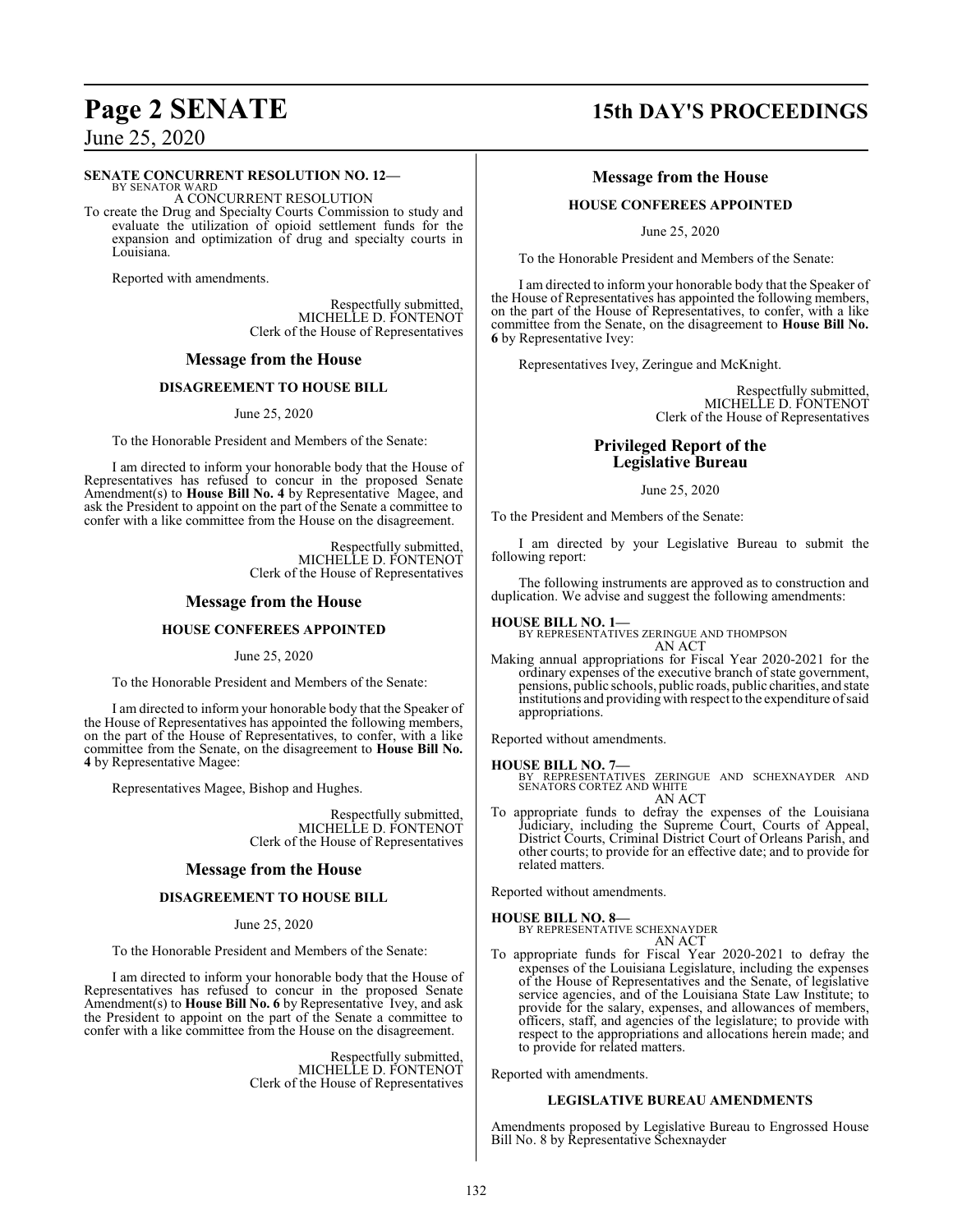# **15th DAY'S PROCEEDINGS Page 3 SENATE**

# June 25, 2020

#### AMENDMENT NO. 1

In Senate Committee Amendment No. 5 proposed by the Senate Committee on Finance and adopted by the Senate on June 24, 2020, on page 1, line 22, change ""Section 14."" to ""Section 13.""

#### **HOUSE BILL NO. 9—**

BY REPRESENTATIVES ZERINGUE AND THOMPSON AN ACT

To amend and reenact R.S. 39:100.43(C) and (D), 100.44(C), and 100.45(A), R.S. 47:463.167(E), and R.S. 56:644(B) and (C)(introductory paragraph), relative to certain treasury funds; to provide for the transfer, deposit, and use of monies in such funds; to restrict uses of certain funds; to provide for legislative intent with respect to prior Acts of the legislature; to provide for effectiveness; and to provide for related matters.

Reported with amendments.

#### **LEGISLATIVE BUREAU AMENDMENTS**

Amendments proposed by Legislative Bureau to Reengrossed House Bill No. 9 by Representative Zeringue

#### AMENDMENT NO. 1

In Senate Committee Amendment No. 1 proposed by the Senate Committee on Finance and adopted by the Senate on June 24, 2020, on page 1, line 4, following "paragraph)" and before "and to enact" delete ","

#### AMENDMENT NO. 2

In Senate Committee Amendment No. 2 proposed by the Senate Committee on Finance and adopted by the Senate on June 24, 2020, on page 1, line 7, change "On page 1, between lines 15 and 16, insert the following:" to "On page 1, after line 15, delete the remainder of the page, delete page 2, and on page 3, delete lines 1 through 22 and insert the following:"

#### AMENDMENT NO. 3

In Senate Committee Amendment No. 3 proposed by the Senate Committee on Finance and adopted by the Senate on June 24, 2020, on page 2, line 13, following " $2020$ ." delete """

# **HOUSE BILL NO. 11—** BY REPRESENTATIVE STEFANSKI

AN ACT

To amend and reenact R.S.  $47:306(A)(3)(a)$ , relative to the compensation of persons required to collect state sales and use tax; to provide for the amount of compensation persons required to collect state sales and use tax may deduct for the purpose of remitting sales and use taxes; to provide for certain requirements and limitations; and to provide for related matters.

Reported without amendments.

#### **HOUSE BILL NO. 12—**

BY REPRESENTATIVE ZERINGUE AN ACT

To provide for the establishment and reestablishment of agency ancillary funds, to be specifically known as internal service funds, auxiliary accounts, or enterprise funds for certain state institutions, officials, and agencies; to provide for appropriation of funds for Fiscal Year 2020-2021; and to regulate the administration of said funds.

Reported with amendments.

## **LEGISLATIVE BUREAU AMENDMENTS**

Amendments proposed by Legislative Bureau to Engrossed House Bill No. 12 by Representative Zeringue

#### AMENDMENT NO. 1

In Senate Committee Amendment No. 1 proposed by the Senate Committee on Finance and adopted by the Senate on June 24, 2020, on page 1, line 6, following "the" and before "Civil" insert "State"

#### AMENDMENT NO. 2

In Senate Committee Amendment No. 1 proposed by the Senate Committee on Finance and adopted by the Senate on June 24, 2020, on page 1, line 8, change "Governor" to "governor"

#### AMENDMENT NO. 3

In Senate Committee Amendment No. 1 proposed by the Senate Committee on Finance and adopted by the Senate on June 24, 2020, on page 1, line 8, following "the" and before "Civil" insert "State"

#### AMENDMENT NO. 4

In Senate Committee Amendment No. 1 proposed by the Senate Committee on Finance and adopted by the Senate on June 24, 2020, on page 1, line 10, change "Governor" to "governor"

## **HOUSE BILL NO. 13—** BY REPRESENTATIVE WRIGHT

AN ACT

To amend and reenact R.S. 51:1787(B)(3)(c) and (K) and to enact R.S.  $51:1787(B)(3)(e)$ , relative to the Enterprise Zone incentive; to authorize certain businesses to participate in the Enterprise Zone incentive program; to provide for effectiveness; and to provide for related matters.

Reported without amendments.

#### **HOUSE BILL NO. 19—**

BY REPRESENTATIVE PRESSLY AN ACT

To amend and reenact R.S.  $51:2453(2)(c)(i)$  and to enact R.S. 51:2453(2)(b)(ix), relative to the Quality Jobs Program; to authorize certain businesses to participate in the Quality Jobs Program; to provide for effectiveness; and to provide for related matters.

Reported without amendments.

#### **HOUSE BILL NO. 29—**

BY REPRESENTATIVES ZERINGUE AND THOMPSON AN ACT

To appropriate funds and to make certain reductions from certain sources to be allocated to designated agencies and purposes in specific amounts for the making of supplemental appropriations and reductions for said agencies and purposes for Fiscal Year 2019-2020; to provide for an effective date; and to provide for related matters.

Reported without amendments.

Respectfully submitted, FRED MILLS Chairman

## **Adoption of Legislative Bureau Report**

On motion of Senator Hewitt, the Legislative Bureau amendments were adopted and the Bills and Joint Resolutions were read by title and passed to a third reading.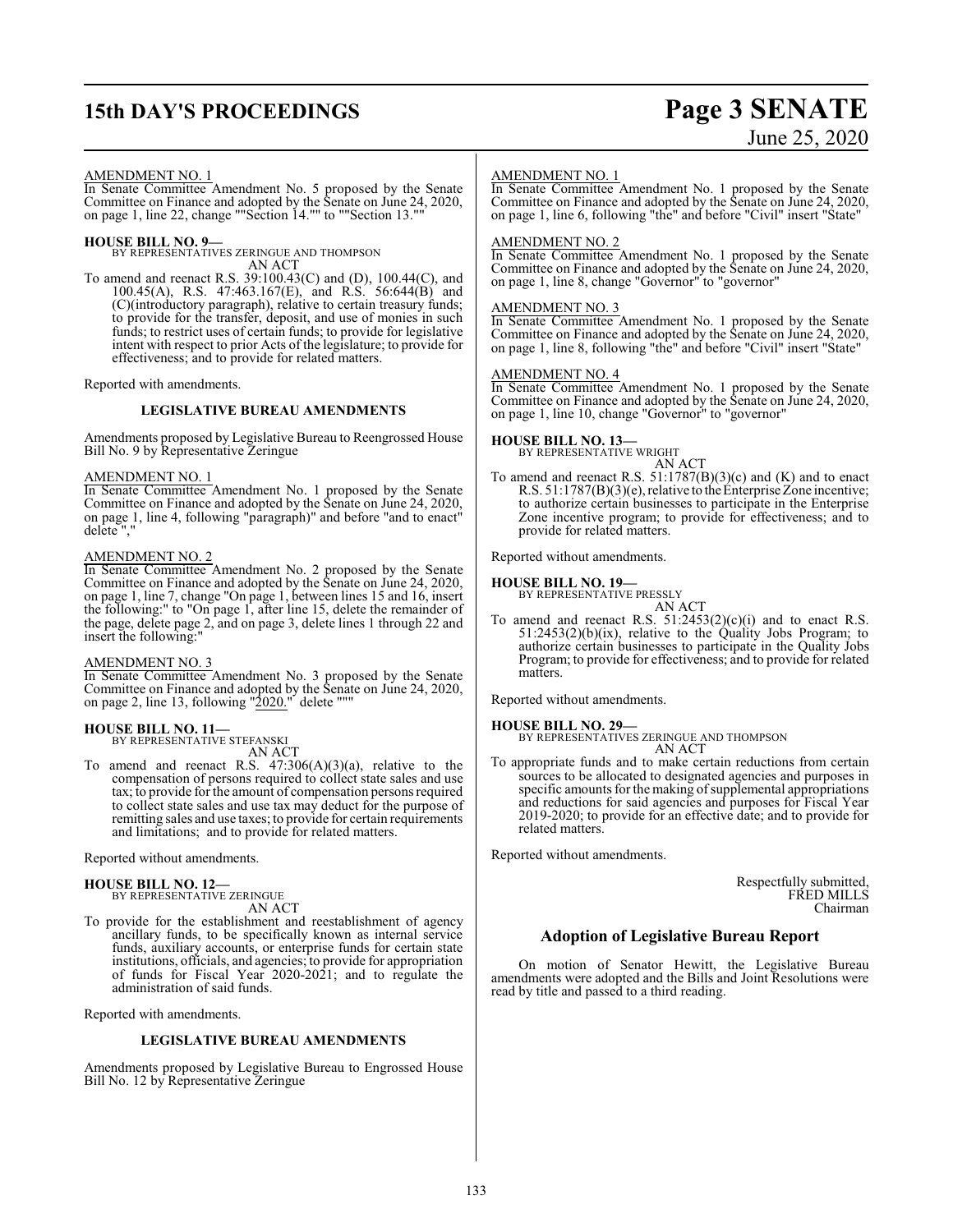# **Page 4 SENATE 15th DAY'S PROCEEDINGS**

June 25, 2020

## **Senate Resolutions on Second Reading**

#### **SENATE RESOLUTION NO. 27—** BY SENATOR BARROW

A RESOLUTION

To commend Shalika M. Scott of Scotlandville Pre-Engineering Magnet Academy upon being selected the 2020 Middle School Principal of the Year for East Baton Rouge Parish School System and for being recognized as a semi-finalist for the 2021 Louisiana Principal of the Year.

On motion of Senator Barrow the resolution was read by title and adopted.

#### **SENATE RESOLUTION NO. 28—** BY SENATOR JACKSON

A RESOLUTION

To commend Katina M. Semien for her excellent service as South Central Regional Director of Alpha Kappa Alpha Sorority, Inc.

The resolution was read by title and returned to the Calendar, subject to call.

#### **SENATE RESOLUTION NO. 29—** BY SENATOR HARRIS

A RESOLUTION

To express the sincere and heartfelt condolences of the Senate of the Legislature ofLouisiana upon the passing ofRosalie Marguerite Lawrence Hébert, also known as "Mémère Rose", and "Rosie".

On motion of Senator Harris the resolution was read by title and adopted.

# **SENATE RESOLUTION NO. 31—**<br>BY SENATORS FRED MILLS AND PEACOCK<br>A RESOLUTION

To designate the year 2020 as the "Year of the Nurse" in honor of the 200th anniversary of the birth of Florence Nightingale, a visionary nurse and leader, and in recognition of the vital role nurses and midwives play in providing health care services worldwide.

#### **Floor Amendments**

Senator Peacock proposed the following amendments.

#### **SENATE FLOOR AMENDMENTS**

Amendments proposed by Senator Fred Mills to Original Senate Resolution No. 31 by Senator Fred Mills

#### AMENDMENT NO. 1

On page 3, delete lines 2 and 3 and insert "the executive director of the Louisiana State Board of Nursing, the executive director of the Louisiana State Board of Practical Nurse Examiners, and the executive director of the Louisiana State Nurses Association."

On motion of Senator Peacock, the amendments were adopted.

On motion of Senator Peacock the amended resolution was read by title and adopted.

#### **SENATE RESOLUTION NO. 32—** BY SENATOR TALBOT

A RESOLUTION

To urge and request the Louisiana Department of Health to develop policies to protect the health and safety of long-term care facility residents and to provide guidance to the Department of Veterans Affairs in implementing policies for the health and safety of the residents in its long-term care facilities.

On motion of Senator Talbot the resolution was read by title and adopted.

#### **SENATE RESOLUTION NO. 33—**

BY SENATORS JOHNS AND ABRAHAM A RESOLUTION

To express the sincere condolences of the Senate of the Legislature of Louisiana upon the death of Bud Viator of Lake Charles.

On motion of Senator Johns the resolution was read by title and adopted.

## **Senate Resolutions on Second Reading, Subject to Call**

## **Called from the Calendar**

Senator Milligan asked that Senate Resolution No. 23 be called from the Calendar.

#### **SENATE RESOLUTION NO. 23—**

BY SENATOR MILLIGAN A RESOLUTION

To commend Taylor Lesniewski on the mature instincts exhibited when she placed a call to 911 and saved the lives of her mother and baby sister.

On motion of Senator Milligan the resolution was read by title and adopted.

#### **Senate Concurrent Resolutions on Second Reading**

#### **SENATE CONCURRENT RESOLUTION NO. 27—**

BY SENATORS BOUDREAUX, CORTEZ, WHITE, CLOUD, ABRAHAM, BARROW, FESI, HARRIS, HENRY, JOHNS, TARVER AND WOMACK A CONCURRENT RESOLUTION

To authorize and direct the Louisiana Department of Health to seek independent consultant opinions and alternative options for the submission of the Managed Care Section 438.6(c) Preprint to the Centers for Medicare and Medicaid Services for Fiscal Year 2022 prior to finalization.

The concurrent resolution was read by title. Senator Boudreaux moved to adopt the Senate Concurrent Resolution.

## **ROLL CALL**

The roll was called with the following result:

#### YEAS

| Mr. President | Fields        | Peacock  |
|---------------|---------------|----------|
| Abraham       | Foil          | Pope     |
| Allain        | Harris        | Price    |
| Barrow        | Henry         | Reese    |
| Bernard       | Hewitt        | Smith    |
| Boudreaux     | Jackson       | Talbot   |
| Bouie         | Johns         | Tarver   |
| Carter        | Lambert       | Ward     |
| Cathey        | Luneau        | White    |
| Cloud         | McMath        | Womack   |
| Connick       | Mizell        |          |
| Fesi          | Morris        |          |
| Total - 34    |               |          |
|               | <b>NAYS</b>   |          |
| Total - 0     |               |          |
|               | <b>ABSENT</b> |          |
| Hensgens      | Mills, F.     | Peterson |
| Milligan      | Mills, R.     |          |
| Total - 5     |               |          |

The Chair declared the Senate adopted the Senate Concurrent Resolution and ordered it sent to the House.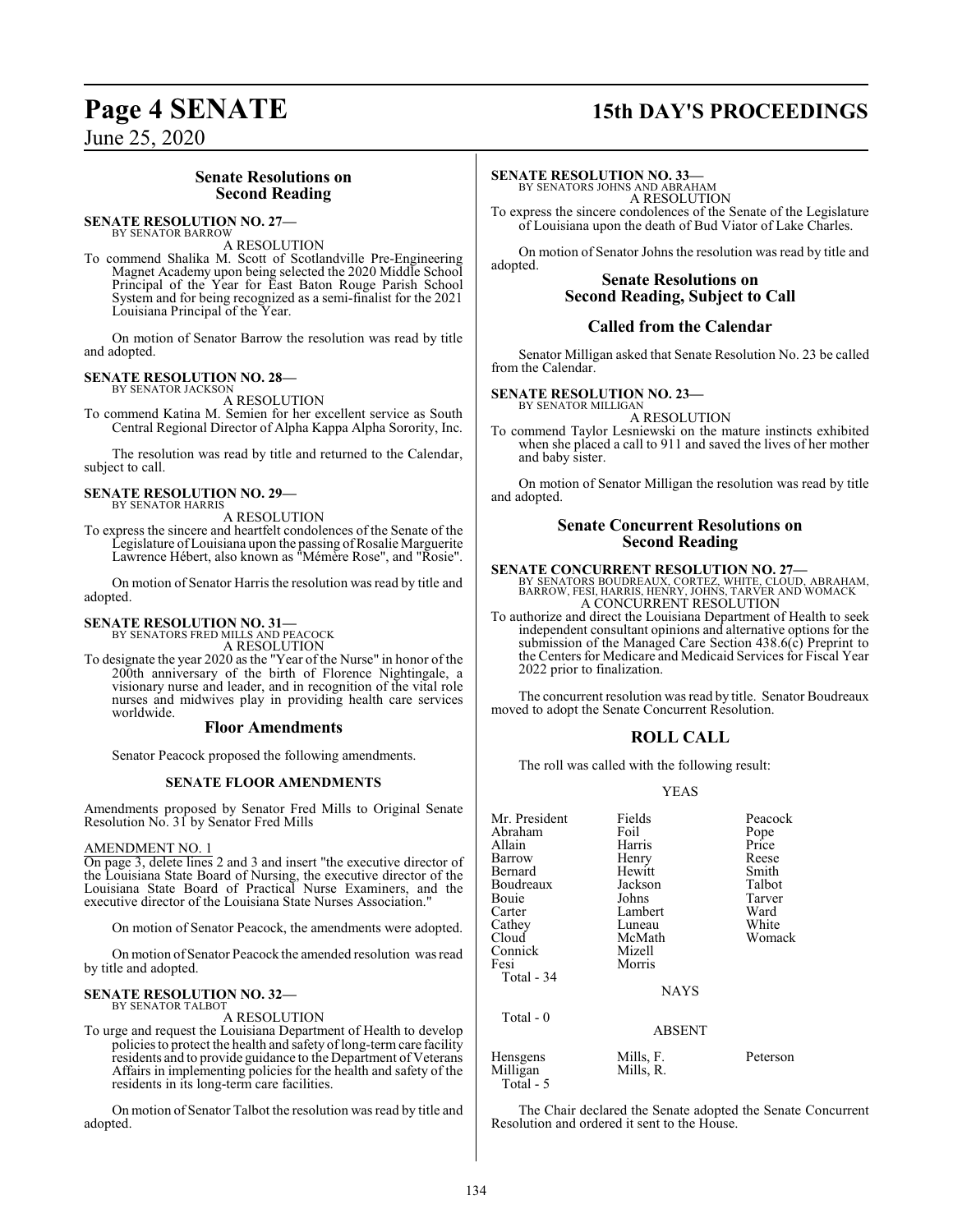## **15th DAY'S PROCEEDINGS Page 5 SENATE**

## **Message from the House**

**ASKING CONCURRENCE IN HOUSE CONCURRENT RESOLUTIONS**

#### June 25, 2020

To the Honorable President and Members of the Senate:

I am directed to inform your honorable body that the House of Representatives has finally passed and asks your concurrence in the following House Concurrent Resolutions:

HCR No. 25 HCR No. 27 HCR No. 26

Respectfully submitted, MICHELLE D. FONTENOT Clerk of the House of Representatives

#### **House Concurrent Resolutions on First Reading**

#### **HOUSE CONCURRENT RESOLUTION NO. 25—**

BY REPRESENTATIVES SCHEXNAYDER AND ZERINGUE AND SENATORS CORTEZ AND WHITE A CONCURRENT RESOLUTION

To elect Christopher A. Keaton as the legislative fiscal officer.

The resolution was read by title and placed on the Calendar for a second reading.

**HOUSE CONCURRENT RESOLUTION NO. 26—**<br>BY REPRESENTATIVES BROWN, ADAMS, AMEDEE, BRYANT,<br>CARRIER, WILFORD CARTER, CREWS, DAVIS, DESHOTEL, FRIEMAN,<br>GAINES, GREEN, HILFERTY, MIKE JOHNSON, JONES, THOMPSON,<br>WHITE, AND WILLARD

A CONCURRENT RESOLUTION

To authorize and request the chairmen of the House Committee on Insurance and the Senate Committee on Insurance, acting jointly, to appoint a joint subcommittee composed of members from each committee to research, study, and make recommendations for proposed legislation and policy changes to address the issue of balance or surprise billing in Louisiana.

The resolution was read by title and placed on the Calendar for a second reading.

## **HOUSE CONCURRENT RESOLUTION NO. 27—** BY REPRESENTATIVES HILFERTY AND GREGORY MILLER

A CONCURRENT RESOLUTION

To authorize and direct the House Committee on Health and Welfare, the Senate Committee on Health and Welfare, the House Committee on Civil Law and Procedure, and the Senate Committee on Judiciary A, or a subcommittee thereof, to meet and to study the adequacy of rights afforded to caregivers of persons with serious mental illness, to make recommendations regarding the establishment of a "caregivers' bill of rights" for familymembers, legal guardians, and other persons who provide care for persons with serious mental illness, and to report their findings to the Legislature of Louisiana.

The resolution was read by title and placed on the Calendar for a second reading.

#### **House Bills and Joint Resolutions on Second Reading**

**HOUSE BILL NO. 71—**<br>BY REPRESENTATIVES DUPLESSIS, HUGHES, ADAMS, BRASS,<br>BRYANT, CARPENTER, GARY CARTER, ROBBY CARTER, WILFORD<br>CARTER, CORMIER, FREEMAN, GAINES, GREEN, JAMES, JEFFERSON,<br>JENKINS, TRAVISJOHNSON, JONES, JORDA

AN ACT

To enact R.S. 36:4(B)(1)(cc) and Chapter 13-A of Title 42 of the Louisiana Revised Statutes of 1950, to be comprised of R.S.

#### 42:1021, and to repeal, effective July 1, 2023, R.S. 36:4(B)(1)(cc) and Chapter 13-A of Title 42 of the Louisiana Revised Statutes of 1950, to be comprised of R.S. 42:1021, relative to a death benefit for certain employees of public heathcare facilities who died of COVID-19; to create a special fund in the treasury from which the benefit is paid, and a board to administer the fund and the benefit; to provide conditions of eligibility for the benefit; to provide for beneficiaries to whom a payment is made; and to provide for related matters.

The bill was read by title and referred by the President to the Committee on Finance.

#### **Reports of Committees**

The following reports of committees were received and read:

#### **REPORT OF COMMITTEE ON**

## **JUDICIARY B**

Senator Gary L. Smith Jr., Chairman on behalf of the Committee on Judiciary B, submitted the following report:

#### June 25, 2020

To the President and Members of the Senate:

I am directed by your Committee on Judiciary B to submit the following report:

#### **SENATE RESOLUTION NO. 20—** BY SENATOR BARROW

A RESOLUTION

To establish a group to study and make recommendations regarding the feasibility of establishing an optimal funding mechanism for the Louisiana Public Defender Board.

Reported with amendments.

# **SENATE CONCURRENT RESOLUTION NO. 29—**<br>BY SENATOR JOHNS AND REPRESENTATIVE BISHOP<br>A CONCURRENT RESOLUTION

To urge and request the Louisiana Gaming Control Board to report on the fiscal impact of the promotional play exception to the definitions of net gaming proceeds, gross revenue, and net slot machines proceeds.

Reported with amendments.

Respectfully submitted, GARY L. SMITH JR. Chairman

#### **REPORT OF COMMITTEE ON**

#### **LABOR AND INDUSTRIAL RELATIONS**

Senator Troy Carter, Chairman on behalf of the Committee on Labor and Industrial Relations, submitted the following report:

June 25, 2020

To the President and Members of the Senate:

I am directed by your Committee on Labor and Industrial Relations to submit the following report:

# June 25, 2020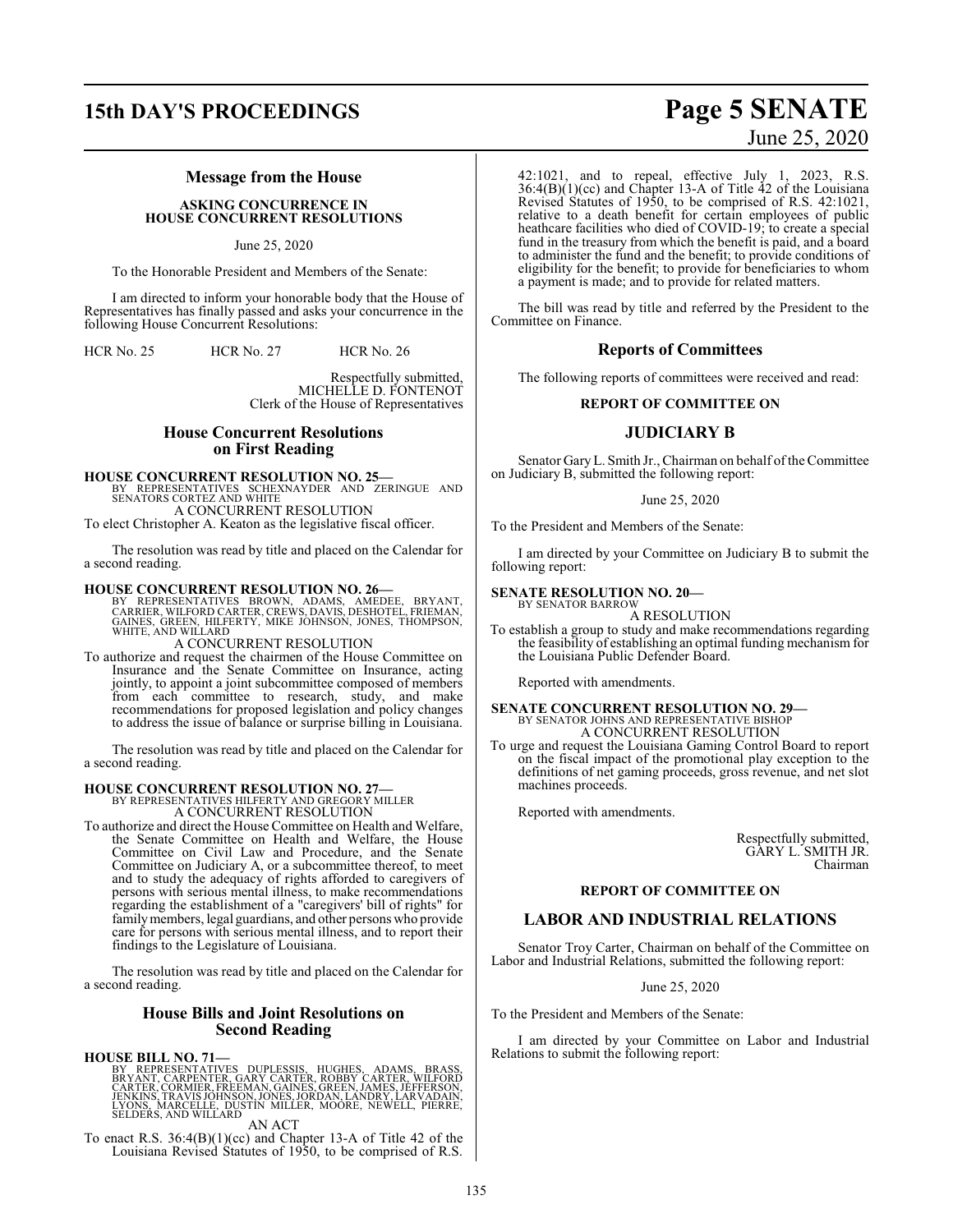# **Page 6 SENATE 15th DAY'S PROCEEDINGS**

June 25, 2020

#### **HOUSE CONCURRENT RESOLUTION NO. 12—**

BY REPRESENTATIVE GAROFALO A CONCURRENT RESOLUTION

To authorize and direct the Louisiana Workforce Investment Council to study and report on resources available and innovative ways to coordinate and rapidly deploy opportunities for retraining and developing new skills for Louisiana workers who are unemployed because of the COVID-19 crisis.

Reported with amendments.

HOUSE CONCURRENT RESOLUTION NO. 17—<br>BY REPRESENTATIVES CARPENTER, ADAMS, BAGLEY, BRASS, BROWN, BRYANT, BUTLER, CARRIER, ROBBY CARTER, WILFORD<br>CARTER, CORMIER, COUSSAN, DAVIS, DEVILLIER, DESHOTEL,<br>EMERSON, FONTENOT, FREEMAN

To urge and request the division of administration, the Department of Public Safety and Corrections, the Louisiana Workforce Commission, the Louisiana Community and Technical College System, and private businesses in Louisiana to recognize the value that justice-involved persons bring to the workforce and society and to act with the intention to empower, train, and employ such individuals.

Reported with amendments.

#### **HOUSE BILL NO. 62—**

BY REPRESENTATIVE ZERINGUE AN ACT

To enact R.S. 23:1693(J), relative to unemployment compensation; to provide for temporary federal emergency unemployment assistance; to provide for weekly benefit amounts; to require state income tax withholdings under certain circumstances; to provide for the promulgation of rules; and to provide for related matters.

Reported with amendments.

Respectfully submitted, TROY CARTER Chairman

#### **REPORT OF COMMITTEE ON**

## **JUDICIARY A**

Senator Barrow Peacock, Chairman on behalf of the Committee on Judiciary A, submitted the following report:

#### June 25, 2020

To the President and Members of the Senate:

I am directed by your Committee on Judiciary A to submit the following report:

## **HOUSE CONCURRENT RESOLUTION NO. 7—** BY REPRESENTATIVE IVEY

A CONCURRENT RESOLUTION

To authorize and direct the Louisiana State Law Institute to study and make recommendations to the Legislature of Louisiana regarding language in the Constitution of Louisiana that is outdated or transitional in nature and which can be removed or updated without affecting the effect of the constitutional provisions.

Reported with amendments.

#### **HOUSE BILL NO. 44—**

BY REPRESENTATIVE GAROFALO AN ACT

To amend and reenact Civil Code Articles 3492 and 3493.10, Code of Civil Procedure Article 1732, and R.S. 22:1269(B), to enact Code ofCivil Procedure Article 1732.1 and R.S. 9:2800.27, and to repeal R.S. 32:295.1(E), relative to liability; to provide relative to civil liability and to motor vehicle liability coverage; to extend the general prescriptive period for delictual actions involving motor vehicle accidents; to prohibit the court from awarding a plaintiff the amount of medical expenses reduced or paid by a collateral source; to provide relative to collateral source, prescription, jury trials, and jury trial thresholds under certain circumstances; to provide relative to the right of direct action against an insurer; to repeal provisions prohibiting certain evidence regarding the failure to wear safety belts; to require certain annual rate filings with the commissioner of insurance; to provide for a rate reduction under certain circumstances; to provide for an effective date; and to provide for related matters.

Reported with amendments.

**HOUSE BILL NO. 55—**

BY REPRESENTATIVE MIKE JOHNSON AN ACT

To amend and reenact R.S. 32:295.1(E), relative to the requirement to wear safety belts while operating a motor vehicle; to provide for the introduction of evidence of the failure to wear a safety belt under certain circumstances; and to provide for related matters.

Reported with amendments.

Respectfully submitted, BARROW PEACOCK Chairman

#### **REPORT OF COMMITTEE ON**

## **INSURANCE**

Senator Kirk Talbot, Chairman on behalf of the Committee on Insurance, submitted the following report:

June 25, 2020

To the President and Members of the Senate:

I am directed by your Committee on Insurance to submit the following report:

#### **SENATE RESOLUTION NO. 26—** BY SENATOR JACKSON

#### A RESOLUTION

To urge and request the commissioner of the Department of Insurance to report to the legislature how any savings attributable to certain tort reform legislation will be measured and tracked.

Reported with amendments.

#### **SENATE CONCURRENT RESOLUTION NO. 28—**

#### BY SENATOR JACKSON A CONCURRENT RESOLUTION

To urge and request the Department of Insurance to study and report on approaches taken by other southern states to reduce auto insurance premiums, to report statistics related to insurance fraud compiled by the Louisiana Automobile Theft and Insurance Fraud Prevention Authority, and to advise the legislature as to any steps taken and any progress made by the department to increase the number of automobile insurers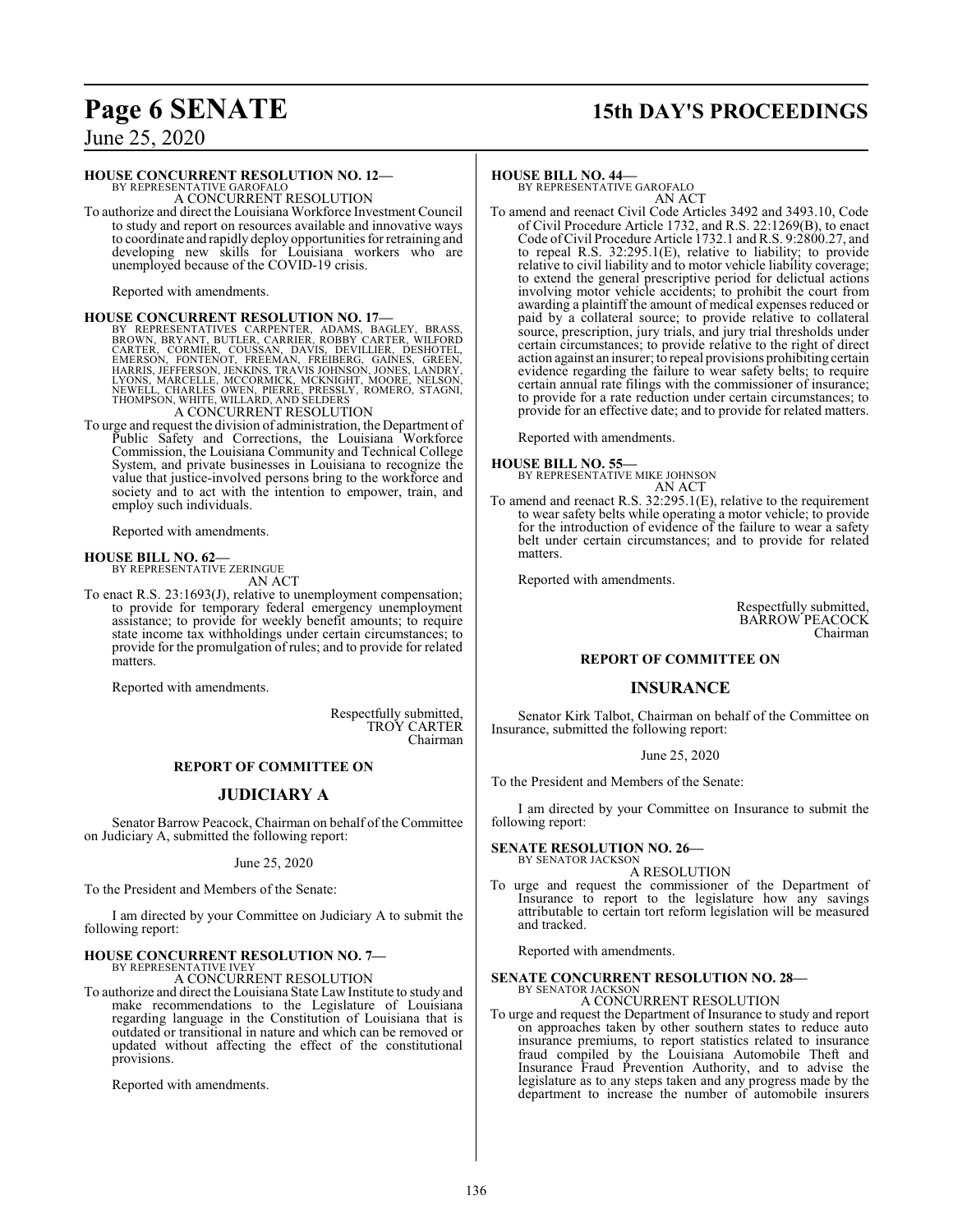# **15th DAY'S PROCEEDINGS Page 7 SENATE**

# June 25, 2020

offering policies in Louisiana, and to create the legislative Task Force on Available and Affordable Automobile Insurance to provide a forum in which the department shall present its findings to the legislature and the public.

Reported with amendments.

Respectfully submitted, KIRK TALBOT Chairman

#### **House Bills and Joint Resolutions on Second Reading Just Reported by Committees**

Senator Talbot asked for and obtained a suspension of the rules to take up House Bills and Joint Resolutions just reported by Committees.

# **HOUSE BILL NO. 44—** BY REPRESENTATIVE GAROFALO

AN ACT

To amend and reenact Civil Code Articles 3492 and 3493.10, Code of Civil Procedure Article 1732, and R.S. 22:1269(B), to enact Code of Civil Procedure Article 1732.1 and R.S. 9:2800.27, and to repeal R.S. 32:295.1(E), relative to liability; to provide relative to civil liability and to motor vehicle liability coverage; to extend the general prescriptive period for delictual actions involving motor vehicle accidents; to prohibit the court from awarding a plaintiff the amount of medical expenses reduced or paid by a collateral source; to provide relative to collateral source, prescription, jury trials, and jury trial thresholds under certain circumstances; to provide relative to the right of direct action against an insurer; to repeal provisions prohibiting certain evidence regarding the failure to wear safety belts; to require certain annual rate filings with the commissioner of insurance; to provide for a rate reduction under certain circumstances; to provide for an effective date; and to provide for related matters.

Reported with amendments by the Committee on Judiciary A.

#### **SENATE COMMITTEE AMENDMENTS**

Amendments proposed by Senate Committee on Judiciary A to Reengrossed House Bill No. 44 by Representative Garofalo

AMENDMENT NO. 1

On page 1, delete lines 2 through 6, and insert, "To enact R.S. 9:2800.27, relative to liability, to"

#### AMENDMENT NO. 2

On page 1, at the end of line 8, delete ", prescription," and delete lines 9 through 13, and insert "; to provide for an effective date; to provide for related"

#### AMENDMENT NO. 3

On page 1, delete lines 16 through 19, delete pages 2 and 3, and on page 4 delete lines 1 through 17

#### AMENDMENT NO. 4

On page 4, line 18, change "Section 4." to "Section 1."

#### AMENDMENT NO. 5

On page 5, delete lines 11 though 27, delete page 6, and on page 7, delete lines 1 through 18

#### AMENDMENT NO. 6

On page 7, line 19, change "Section 9." to "Section 2."

On motion of Senator Peacock, the committee amendment was adopted. The amended bill was read by title and referred to the Legislative Bureau.

#### **HOUSE BILL NO. 55—**

BY REPRESENTATIVE MIKE JOHNSON AN ACT

To amend and reenact R.S. 32:295.1(E), relative to the requirement to wear safety belts while operating a motor vehicle; to provide for the introduction of evidence of the failure to wear a safety belt under certain circumstances; and to provide for related matters.

Reported with amendments by the Committee on Judiciary A.

#### **SENATE COMMITTEE AMENDMENTS**

Amendments proposed by Senate Committee on Judiciary A to Engrossed House Bill No. 55 by Representative Mike Johnson

#### AMENDMENT NO. 1

On page 1, line 2, change "amend and reenact" and insert "enact Code of Evidence Art. 416, and to repeal"

#### AMENDMENT NO. 2

On page 1, delete lines 7 through 16 and insert the following: "Section 1. Code of Evidence Article 416 is hereby enacted to

read as follows:

Art. 416. Wearing a safety belt

In any action to recover damages arising out of the ownership, common maintenance, or operation of a motor vehicle, failure to wear a safety belt in violation of R.S. 32:295.1 shall be considered as evidence in the determination of comparative negligence, causation, and the mitigation of damages and may be used as an affirmative defense.

Section 2. R.S. 32:295.1(E) is hereby repealed."

On motion of Senator Peacock, the committee amendment was adopted. The amended bill was read by title and referred to the Legislative Bureau.

## **HOUSE BILL NO. 62—** BY REPRESENTATIVE ZERINGUE

AN ACT

To enact R.S. 23:1693(J), relative to unemployment compensation; to provide for temporary federal emergency unemployment assistance; to provide for weekly benefit amounts; to require state income tax withholdings under certain circumstances; to provide for the promulgation of rules; and to provide for related matters.

Reported with amendments by the Committee on Labor and Industrial Relations.

#### **SENATE COMMITTEE AMENDMENTS**

Amendments proposed by Senate Committee on Labor and Industrial Relations to Engrossed House Bill No. 62 by Representative Zeringue

#### AMENDMENT NO. 1

On page 1, between lines 7 and 8 insert:

"§1693. Assignment of benefits; exemption of benefits from levy or execution; deduction for support; deduction for overissuance of food stamps"

On motion of Senator Carter, the committee amendment was adopted. The amended bill was read by title and referred to the Legislative Bureau.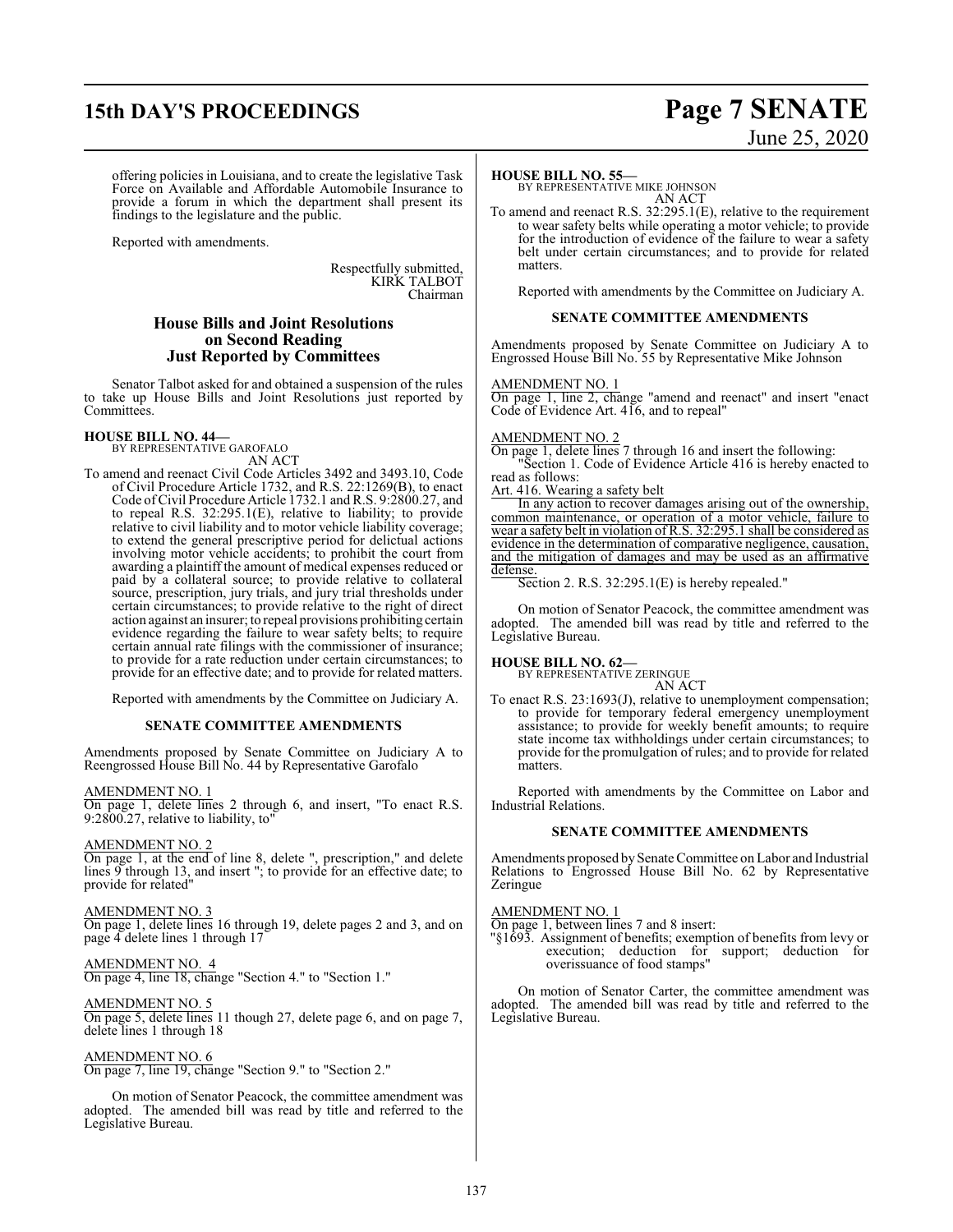# **Page 8 SENATE 15th DAY'S PROCEEDINGS**

June 25, 2020

## **House Bills and Joint Resolutions on Second Reading Reported by Committees**

#### **HOUSE BILL NO. 50—** BY REPRESENTATIVE IVEY

AN ACT

To amend and reenact R.S. 33:9022(1) and to enact R.S. 33:2759, relative to payments in lieu of ad valorem taxes; to authorize local ad valorem taxing authorities to enter into cooperative endeavor agreements that provide for payments in lieu of taxes; to provide for the terms of the cooperative endeavor agreement; to provide for the calculation of an abatement; to provide for an approval process; to provide for certain processes; to provide for certain definitions; to provide for certain requirements and limitations; and to provide for related matters.

Reported favorably by the Committee on Revenue and Fiscal Affairs. The bill was read by title and referred to the Legislative Bureau.

#### **HOUSE BILL NO. 69—** BY REPRESENTATIVE DESHOTEL

AN ACT

To enact R.S. 47:305.73, relative to sales and use tax rebates; to provide for state and local sales and use tax rebates for certain fiber-optic cables; to provide for limitations and conditions; and to provide for related matters.

Reported with amendments by the Committee on Revenue and Fiscal Affairs.

#### **SENATE COMMITTEE AMENDMENTS**

Amendments proposed by Senate Committee on Revenue and Fiscal Affairs to Reengrossed House Bill No. 69 by Representative Deshotel

#### AMENDMENT NO. 1

On page 1, line 10, after "paid" insert "by the winning bidder"

AMENDMENT NO. 2 On page 1, line 13, after "paid" insert "by the winning bidder"

#### AMENDMENT NO. 3

On page 2, line 3, delete "Hand holes." and insert "Communication handholes."

#### AMENDMENT NO. 4

On page 2, delete lines 8 through 11 and insert:

(3) Each item of fiber-optic cable equipment shall be eligible for only a single rebate pursuant to this Section. Subsequent transactions involving the sale or resale of the same item of fiberoptic cable equipment shall not be eligible for this rebate.

(4) The rebate authorized pursuant to this Section shall not be allowed for the purchases offiber-optic cable equipment that are paid for with state or federal funds, unless the state or federal funds are reported as taxable income or are structured as repayable loans.

#### AMENDMENT NO. 5

On page 2, line 20, change "shall" to "may"

#### AMENDMENT NO. 6

On page 3, at the end of line 2, insert: "The Louisiana Uniform Local Sales Tax Board may promulgate rules and regulations in accordance with the Administrative Procedure Act as necessary for the implementation of this Section.

On motion of Senator Allain, the committee amendment was adopted. The amended bill was read by title and referred to the Legislative Bureau.

**HOUSE BILL NO. 70—**<br>BY REPRESENTATIVES JENKINS, ADAMS, BACALA, BOURRIAQUE,<br>BRASS, BROWN, BRYANT, BUTLER, CARPENTER, CARRIER, GARY<br>CARTER, ROBBY CARTER, WILFORD CARTER, CORMIER, DEVILLIER,<br>DUPLESSIS, ECHOLS, EDMONDS, EMERS

To amend and reenact R.S. 51:1787(K) and to enact R.S. 51:1787(L), relative to the Enterprise Zone incentive; to extend eligibility for Enterprise Zone incentives to certain workers; to establish a rebate for certain essential critical infrastructure workers; to provide for the amount of the rebate; to provide for definitions; to provide for the application, approval, and payment of the rebate; to provide for rebate requirements and limitations; to authorize the promulgation of rules and regulations; to provide for an effective date; and to provide for related matters.

Reported with amendments by the Committee on Revenue and Fiscal Affairs.

#### **SENATE COMMITTEE AMENDMENTS**

Amendments proposed by Senate Committee on Revenue and Fiscal Affairs to Reengrossed House Bill No. 70 by Representative Jenkins

#### AMENDMENT NO. 1

On page 2, line16, after "medical residents," and before "phlebotomists," insert "pharmacy staff,"

#### AMENDMENT NO. 2

On page 2, line 17, after "therapists" insert ", and workers providing direct patient care in inpatient and outpatient dialysis facilities"

#### AMENDMENT NO. 3

On page 2, after line 29, insert:"(gg) Mortuary service providers. (hh) Veterinary service staff."

On motion of Senator Allain, the committee amendment was adopted. The amended bill was read by title and referred to the Legislative Bureau.

## **Senate Concurrent Resolutions Returned from the House of Representatives with Amendments**

# **SENATE CONCURRENT RESOLUTION NO. 3—** BY SENATOR ROBERT MILLS AND REPRESENTATIVE MCFARLAND

- A CONCURRENT RESOLUTION
- To create the Task Force on Log Truck and Agriculture Vehicle Liability Insurance to study the limitations on insurance options and the impediments to affordable automobile liability insurance for log trucks and agriculture vehicles and to make recommendations with respect to reducing or eliminating those limitations and impediments.

The concurrent resolution was read by title. Returned from the House of Representatives with amendments:

#### **HOUSE FLOOR AMENDMENTS**

Amendments proposed by Representative Pierre to Engrossed Senate Concurrent Resolution No. 3 by Senator Robert Mills

#### AMENDMENT NO. 1

On page 3, between lines 23 and 24, insert the following: "(19) The chairman ofthe Senate Committee on Transportation, Highways & Public Works, or his designee.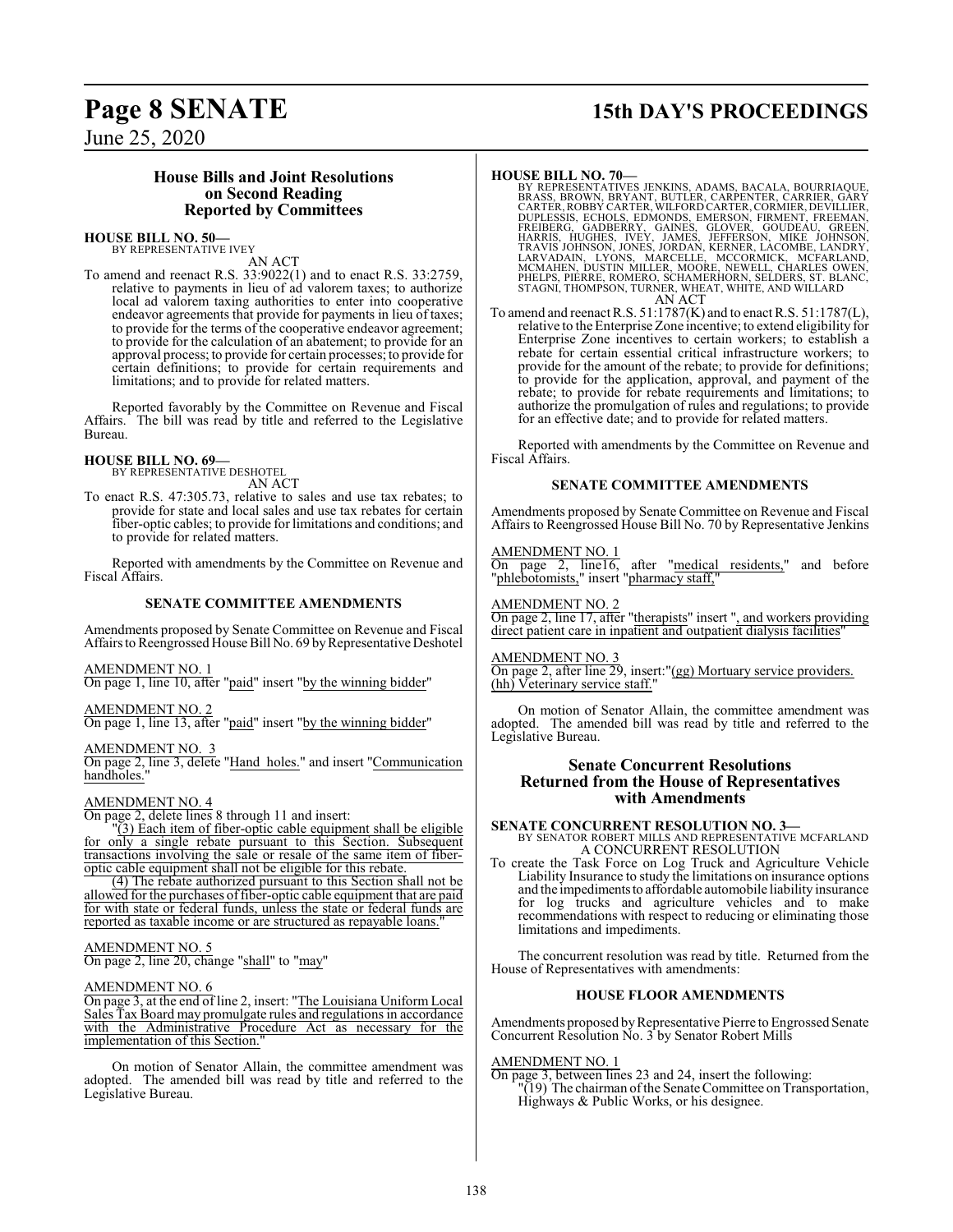# **15th DAY'S PROCEEDINGS Page 9 SENATE**

(20) The chairman of the House Committee on Transportation, Highways & Public Works, or his designee."

Senator Robert Mills moved to concur in the amendments proposed by the House.

## **ROLL CALL**

The roll was called with the following result:

#### YEAS

| Mr. President | Fields      | Peacock |
|---------------|-------------|---------|
| Abraham       | Foil        | Pope    |
| Allain        | Henry       | Price   |
| Barrow        | Hewitt      | Reese   |
| Bernard       | Jackson     | Smith   |
| Boudreaux     | Johns       | Talbot  |
| Bouie         | Lambert     | Tarver  |
| Carter        | Luneau      | Ward    |
| Cathey        | McMath      | White   |
| Cloud         | Mills, R.   | Womack  |
| Connick       | Mizell      |         |
| Fesi          | Morris      |         |
| Total - 34    |             |         |
|               | <b>NAYS</b> |         |
| Total - 0     |             |         |
|               | ABSENT      |         |

| Harris<br>Hensgens | Milligan<br>Mills, F. | Peterson |
|--------------------|-----------------------|----------|
| Total - 5          |                       |          |

The Chair declared the Senate concurred in the amendments proposed by the House.

#### **SENATE CONCURRENT RESOLUTION NO. 7—**

BY SENATORS FIELDS, ABRAHAM, ALLAIN, BARROW, BERNARD,<br>BOUIE, CARTER, CATHEY, CONNICK, CORTEZ, FOIL, HARRIS,<br>HENRY, HENSGENS, JACKSON, JOHNS, LAMBERT, LUNEAU,<br>MILLIGAN, FRED MILLS, ROBERT MILLS, MIZELL, PEACOCK,<br>PETERSON, P AND WOMACK

#### A CONCURRENT RESOLUTION

To establish the Police Training, Screening, and De-escalation Task Force to study and make recommendations to the legislature.

The concurrent resolution was read by title. Returned from the House of Representatives with amendments:

#### **HOUSE COMMITTEE AMENDMENTS**

Amendments proposed by House Committee on Administration of Criminal Justice to Engrossed Senate Concurrent Resolution No. 7 by Senator Fields

AMENDMENT NO. 1 On page 2, line 18, after "Enforcement" and before the comma "," insert "and Administration of Criminal Justice"

AMENDMENT NO. 2 On page 2, at the end of line 26, change "Attorneys" to "Lawyers"

AMENDMENT NO. 3 On page 3, line 9, change "Sheriffs" to "Sheriffs'"

AMENDMENT NO. 4 On page 4, line 7, after "Enforcement" and before the comma "," insert "and Administration of Criminal Justice"

AMENDMENT NO. 5

On page 4, at the beginning of line 11, change "Attorneys" to "Lawyers"

# June 25, 2020

#### AMENDMENT NO. 6

On page 4, at the beginning of line 15, change "Sheriffs" to "Sheriffs'"

#### **HOUSE FLOOR AMENDMENTS**

Amendments proposed by Representative McCormick to Engrossed Senate Concurrent Resolution No. 7 by Senator Fields

#### AMENDMENT NO. 1

On page 3, between lines 18 and 19, insert "(24) The president of Crimefighters of Louisiana, or his designee."

AMENDMENT NO. 2

On page 4, line 16, after "police," and before "and" insert "the president of Crimefighters of Louisiana,"

#### **HOUSE FLOOR AMENDMENTS**

Amendments proposed by Representative Miguez to Engrossed Senate Concurrent Resolution No. 7 by Senator Fields

#### AMENDMENT NO. 1

On page 1, delete line 4 and at the beginning of line 5, delete "similar acts, has" and insert the following:

"WHEREAS, there have been several incidents over the past several years that have"

AMENDMENT NO. 2 On page 1, delete lines 7 through 9

#### **HOUSE FLOOR AMENDMENTS**

Amendments proposed by Representative Bacala to Engrossed Senate Concurrent Resolution No. 7 by Senator Fields

#### AMENDMENT NO. 1

On page 3, between lines 18 and 19, insert "(25) The executive director of the Louisiana District Attorneys Association, or his designee."

#### AMENDMENT NO. 2

On page 4, line 16, after "police," and before "and" insert "the executive director of the Louisiana District Attorneys Association,"

Senator Fields moved to concur in the amendments proposed by the House.

## **ROLL CALL**

The roll was called with the following result:

#### YEAS

| Mr. President | Fields        | Mizell  |
|---------------|---------------|---------|
| Abraham       | Foil          | Morris  |
| Allain        | Harris        | Peacock |
| Barrow        | Henry         | Pope    |
| Bernard       | Hewitt        | Price   |
| Boudreaux     | Jackson       | Reese   |
| Bouie         | Johns         | Smith   |
| Carter        | Lambert       | Talbot  |
| Cathey        | Luneau        | Tarver  |
| Connick       | McMath        | Ward    |
| Fesi          | Mills, R.     | Womack  |
| Total $-33$   |               |         |
|               | <b>NAYS</b>   |         |
| Total $-0$    | <b>ABSENT</b> |         |
|               |               |         |

#### $\overline{\mathrm{T}}$

| Cloud     | Milligan  | Peterson |
|-----------|-----------|----------|
| Hensgens  | Mills. F. | White    |
| Total - 6 |           |          |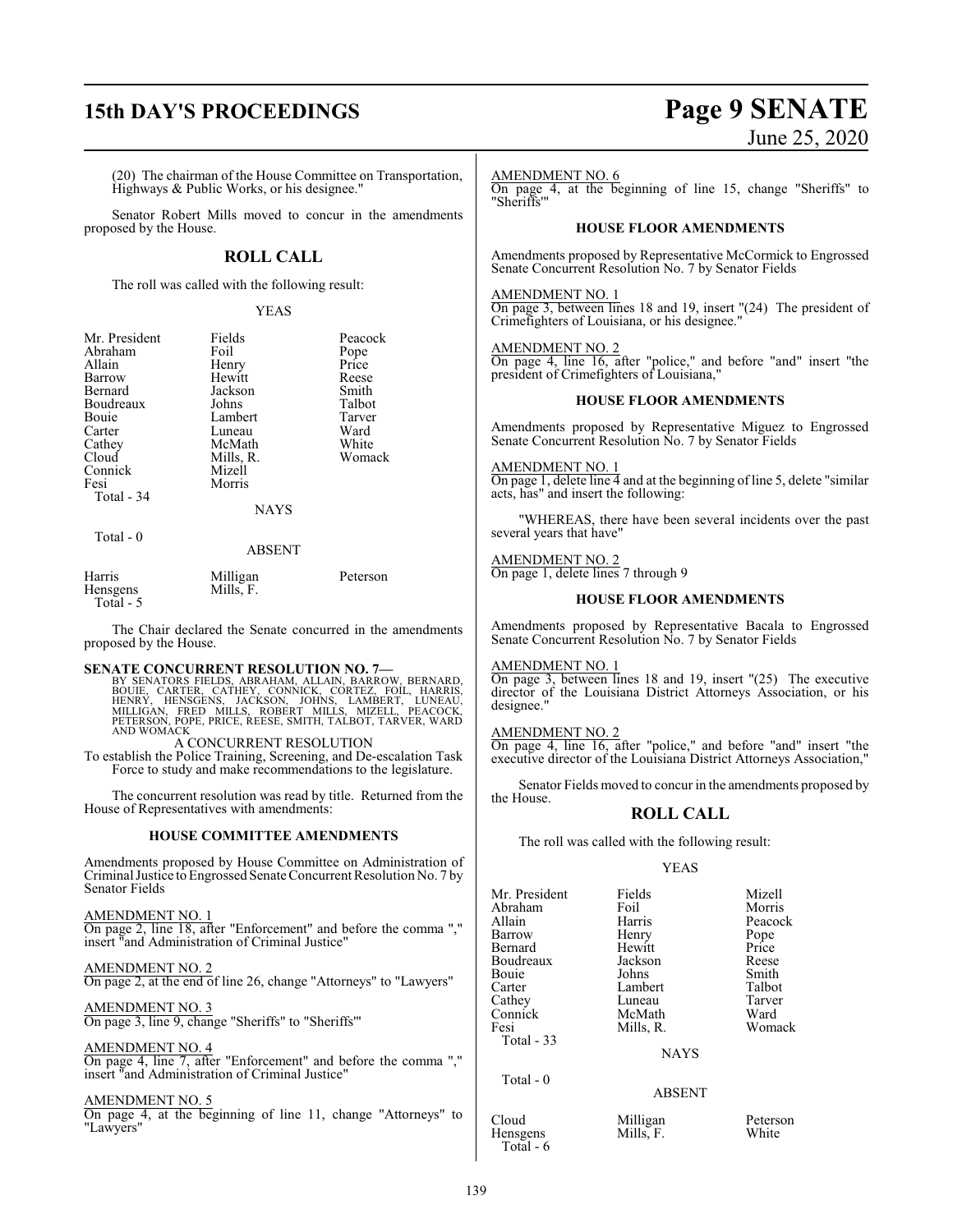## **Page 10 SENATE 15th DAY'S PROCEEDINGS**

June 25, 2020

The Chair declared the Senate concurred in the amendments proposed by the House.

#### **Senate Bills and Joint Resolutions Returned from the House of Representatives with Amendments**

**SENATE BILL NO. 10—** BY SENATOR MIZELL

AN ACT

To enact R.S. 12:430.1 and 430.2, relative to rural access to broadband high-speed internet access; to provide relative to servitudes; to provide for reporting by cooperatives regarding broadband high-speed internet access; to provide for reporting bycertain telecommunications associations regarding broadband high-speed internet access; to provide for terms, conditions, and procedures; and to provide for related matters.

The bill was read by title. Returned from the House of Representatives with amendments:

#### **HOUSE COMMITTEE AMENDMENTS**

Amendments proposed by House Committee on Commerce to Reengrossed Senate Bill No. 10 by Senator Mizell

#### AMENDMENT NO. 1

On page 1, delete line 10 in its entirety and insert in lieu thereof the following:

"**A.(1)(a) Except as provided in Subparagraphs (b) and (c) of**"

#### AMENDMENT NO. 2

On page 2, between lines 5 and 6, insert the following:

"**(c) Notwithstanding any provision of law to the contrary, a cooperative providing electric service may deny a broadband affiliate or broadband service provider access to its poles, ducts, conduits, or rights-of-way, on a nondiscriminatory basis where there is insufficient capacity and for reasons of safety, reliability, and generally applicable engineering purposes.**"

Senator Mizell moved to concur in the amendments proposed by the House.

#### **ROLL CALL**

The roll was called with the following result:

#### YEAS

| Mr. President<br>Abraham<br>Allain<br>Barrow<br>Bernard<br>Boudreaux<br>Bouie<br>Carter<br>Cathey<br>Cloud<br>Connick<br>Fesi<br>Total $-35$ | Fields<br>Foil<br>Harris<br>Henry<br>Hewitt<br>Jackson<br>Johns<br>Lambert<br>Luneau<br>McMath<br>Mills, R.<br>Mizell | Morris<br>Peacock<br>Pope<br>Price<br>Reese<br>Smith<br>Talbot<br>Tarver<br>Ward<br>White<br>Womack |
|----------------------------------------------------------------------------------------------------------------------------------------------|-----------------------------------------------------------------------------------------------------------------------|-----------------------------------------------------------------------------------------------------|
|                                                                                                                                              | NAYS                                                                                                                  |                                                                                                     |

|                                   | <b>ABSENT</b>         |
|-----------------------------------|-----------------------|
| Hensgens<br>Milligan<br>Total - 4 | Mills, F.<br>Peterson |

Total - 0

The Chair declared the Senate concurred in the amendments proposed by the House.

#### **Senate Concurrent Resolutions on Second Reading Reported by Committees**

**SENATE CONCURRENT RESOLUTION NO. 25—** BY SENATOR REESE A CONCURRENT RESOLUTION

To urge and request the division of administration to review the eligibility of Louisiana district attorneys to receive reimbursement under the "public safety" presumption of the CARES Act.

Reported favorably by the Committee on Finance.

The resolution was read by title. Senator Reese moved to adopt the Senate Concurrent Resolution.

#### **ROLL CALL**

The roll was called with the following result:

#### YEAS

| Mr. President | Fields    | Morris  |
|---------------|-----------|---------|
| Abraham       | Foil      | Peacock |
| Allain        | Harris    | Pope    |
| Barrow        | Henry     | Price   |
| Bernard       | Hewitt    | Reese   |
| Boudreaux     | Jackson   | Smith   |
| Bouie         | Johns     | Talbot  |
| Carter        | Lambert   | Tarver  |
| Cathey        | Luneau    | Ward    |
| Cloud         | McMath    | White   |
| Connick       | Mills, R. | Womack  |
| Fesi          | Mizell    |         |
| Total - 35    |           |         |

Total - 0

NAYS

#### ABSENT

Hensgens Mills, F.<br>Milligan Peterson Milligan Total - 4

The Chair declared the Senate had adopted the Senate Concurrent Resolution and ordered it sent to the House.

#### **House Concurrent Resolutions on Second Reading Reported by Committees**

#### **HOUSE CONCURRENT RESOLUTION NO. 1—** BY REPRESENTATIVE ZERINGUE A CONCURRENT RESOLUTION

To authorize the Revenue Estimating Conference to incorporate certain monies available for appropriation from the Budget Stabilization Fund into the official forecast for Fiscal Year 2020-2021.

Reported favorably by the Committee on Finance. The concurrent resolution was read by title and referred to the Legislative Bureau.

## **HOUSE CONCURRENT RESOLUTION NO. 2—** BY REPRESENTATIVE SCHEXNAYDER

A CONCURRENT RESOLUTION

To provide for a hospital stabilization formula pursuant to Article VII, Section 10.13 of the Constitution of Louisiana; to establish the level and basis of hospital assessments; to establish certain reimbursement enhancements for inpatient and outpatient hospital services; to establish certain criteria for the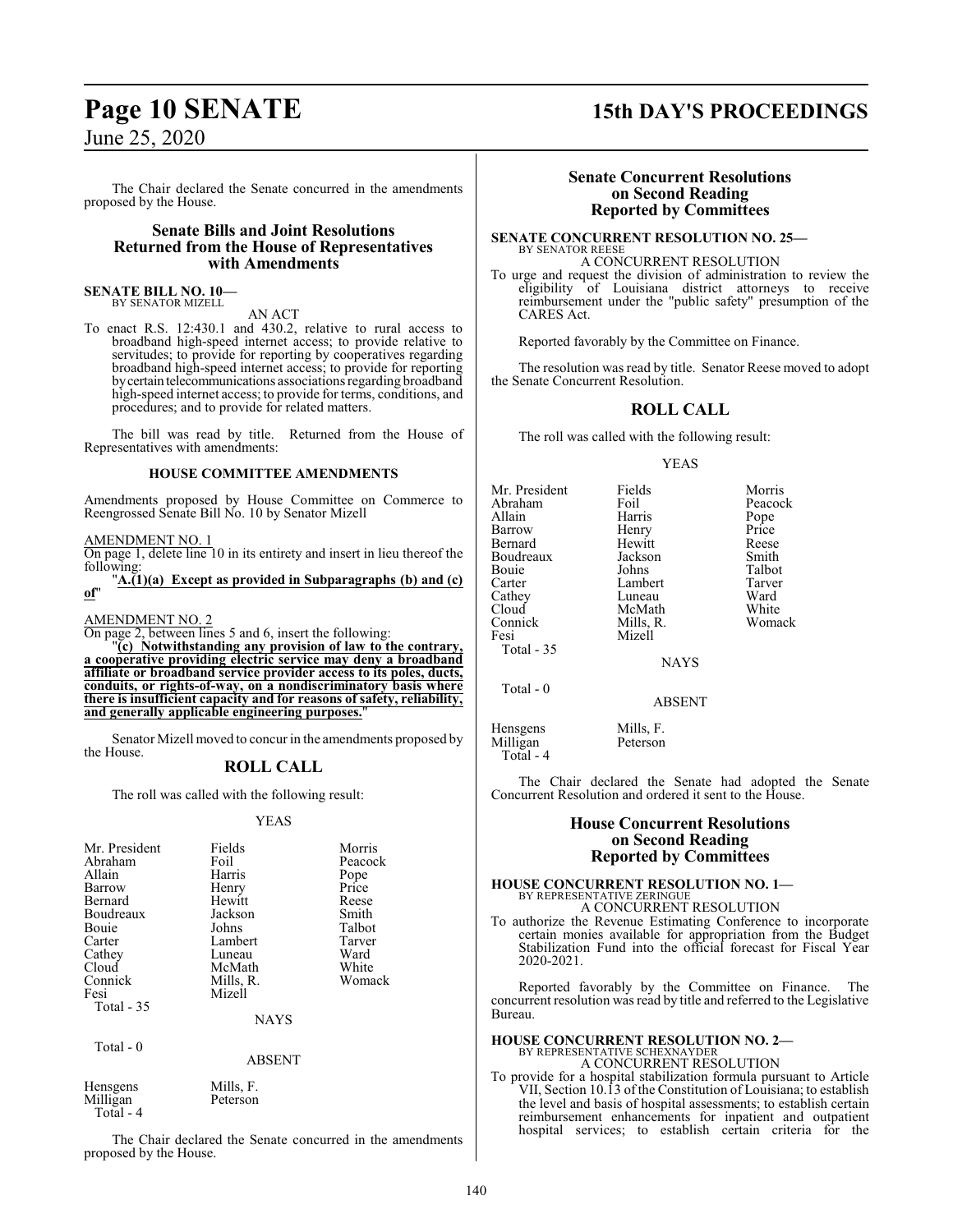# **15th DAY'S PROCEEDINGS Page 11 SENATE**

implementation of the formula; and to provide for related matters.

Reported with amendments by the Committee on Finance.

#### **SENATE COMMITTEE AMENDMENTS**

Amendments proposed by Senate Committee on Finance to Engrossed House Concurrent Resolution No. 2 by Representative Schexnayder

#### AMENDMENT NO. 1

On page 2, at the end of line 30, insert: "Any hospital under fifty beds shall be exempt from the Hospital Stabilization Tax from January 1, 2020 through July 31, 2020."

On motion of Senator White, the committee amendment was adopted. The concurrent resolution was read by title and referred to the Legislative Bureau.

#### **Privileged Report of the Legislative Bureau**

#### June 25, 2020

To the President and Members of the Senate:

I am directed by your Legislative Bureau to submit the following report:

The following instruments are approved as to construction and duplication.

#### **HOUSE CONCURRENT RESOLUTION NO. 1—**

BY REPRESENTATIVE ZERINGUE A CONCURRENT RESOLUTION

To authorize the Revenue Estimating Conference to incorporate certain monies available for appropriation from the Budget Stabilization Fund into the official forecast for Fiscal Year 2020-2021.

Reported without amendments.

# **HOUSE CONCURRENT RESOLUTION NO. 2—** BY REPRESENTATIVE SCHEXNAYDER

A CONCURRENT RESOLUTION

To provide for a hospital stabilization formula pursuant to Article VII, Section 10.13 of the Constitution of Louisiana; to establish the level and basis of hospital assessments; to establish certain reimbursement enhancements for inpatient and outpatient hospital services; to establish certain criteria for the implementation of the formula; and to provide for related matters.

Reported without amendments.

Respectfully submitted, FRED MILLS Chairman

## **Adoption of Legislative Bureau Report**

On motion of Senator Hewitt the Bills and Joint Resolutions were read by title and passed to a third reading.

## **Privileged Report of the Legislative Bureau**

June 25, 2020

To the President and Members of the Senate:

I am directed by your Legislative Bureau to submit the following report:

The following instruments are approved as to construction and duplication.

# **HOUSE BILL NO. 44—** BY REPRESENTATIVE GAROFALO

AN ACT

To amend and reenact Civil Code Articles 3492 and 3493.10, Code of Civil Procedure Article 1732, and R.S. 22:1269(B), to enact Code of Civil Procedure Article 1732.1 and R.S. 9:2800.27, and to repeal R.S. 32:295.1(E), relative to liability; to provide relative to civil liability and to motor vehicle liability coverage; to extend the general prescriptive period for delictual actions involving motor vehicle accidents; to prohibit the court from awarding a plaintiff the amount of medical expenses reduced or paid by a collateral source; to provide relative to collateral source, prescription, jury trials, and jury trial thresholds under certain circumstances; to provide relative to the right of direct action against an insurer; to repeal provisions prohibiting certain evidence regarding the failure to wear safety belts; to require certain annual rate filings with the commissioner of insurance; to provide for a rate reduction under certain circumstances; to provide for an effective date; and to provide for related matters.

Reported without amendments.

**HOUSE BILL NO. 55—** BY REPRESENTATIVE MIKE JOHNSON AN ACT

To amend and reenact R.S. 32:295.1(E), relative to the requirement to wear safety belts while operating a motor vehicle; to provide for the introduction of evidence of the failure to wear a safety belt under certain circumstances; and to provide for related matters.

Reported without amendments.

#### **HOUSE BILL NO. 62—**

BY REPRESENTATIVE ZERINGUE AN ACT

To enact R.S. 23:1693(J), relative to unemployment compensation; to provide for temporary federal emergency unemployment assistance; to provide for weekly benefit amounts; to require state income tax withholdings under certain circumstances; to provide for the promulgation of rules; and to provide for related matters.

Reported without amendments.

Respectfully submitted, FRED MILLS Chairman

## **Adoption of Legislative Bureau Report**

On motion of Senator Hewitt, the Bills and Joint Resolutions were read by title and passed to a third reading.

141

June 25, 2020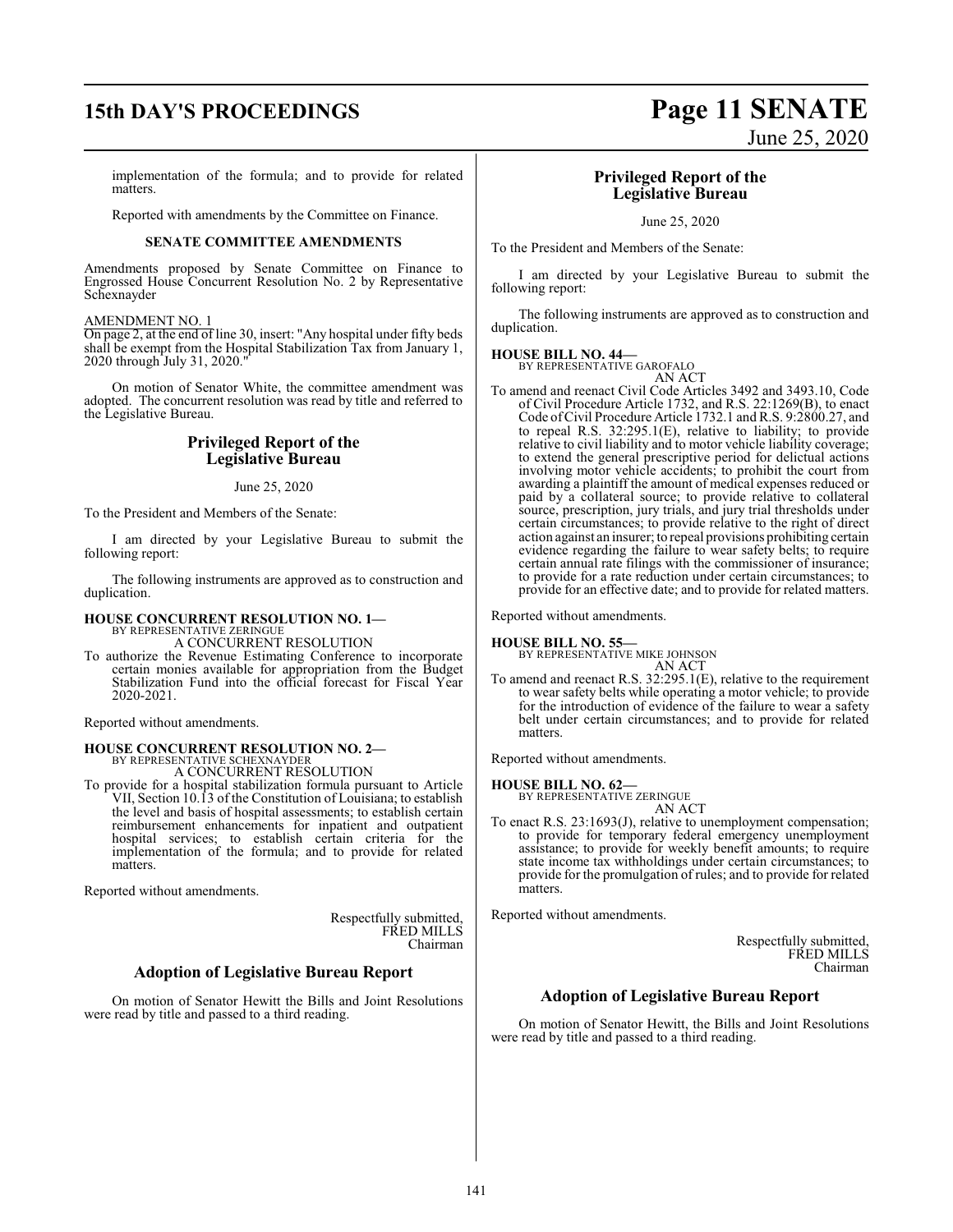June 25, 2020

#### **Privileged Report of the Legislative Bureau**

June 25, 2020

To the President and Members of the Senate:

I am directed by your Legislative Bureau to submit the following report:

The following instruments are approved as to construction and duplication.

## **HOUSE BILL NO. 50—** BY REPRESENTATIVE IVEY

AN ACT

To amend and reenact R.S. 33:9022(1) and to enact R.S. 33:2759, relative to payments in lieu of ad valorem taxes; to authorize local ad valorem taxing authorities to enter into cooperative endeavor agreements that provide for payments in lieu of taxes; to provide for the terms of the cooperative endeavor agreement; to provide for the calculation of an abatement; to provide for an approval process; to provide for certain processes; to provide for certain definitions; to provide for certain requirements and limitations; and to provide for related matters.

Reported without amendments.

**HOUSE BILL NO. 69—** BY REPRESENTATIVE DESHOTEL AN ACT

To enact R.S. 47:305.73, relative to sales and use tax rebates; to provide for state and local sales and use tax rebates for certain fiber-optic cables; to provide for limitations and conditions; and to provide for related matters.

Reported without amendments.

**HOUSE BILL NO. 70—** BY REPRESENTATIVES JENKINS, ADAMS, BACALA, BOURRIAQUE,<br>BRASS, BROWN, BRYANT, BUTLER, CARPENTER, CARRIER, GARY<br>CARTER, ROBBY CARTER, WILFORD CARTER, CORMER, DEVILLIER,<br>DUPLESSIS, ECHOLS, EDMONDS, EMERSON, FIRMENT, FREEMAN,<br>

AN ACT

To amend and reenact R.S. 51:1787(K) and to enact R.S. 51:1787(L), relative to the Enterprise Zone incentive; to extend eligibility for Enterprise Zone incentives to certain workers; to establish a rebate for certain essential critical infrastructure workers; to provide for the amount of the rebate; to provide for definitions; to provide for the application, approval, and payment of the rebate; to provide for rebate requirements and limitations; to authorize the promulgation of rules and regulations; to provide for an effective date; and to provide for related matters.

Reported without amendments.

Respectfully submitted, FRED MILLS Chairman

#### **Adoption of Legislative Bureau Report**

On motion of Senator Hewitt, the Bills and Joint Resolutions were read by title and passed to a third reading.

# **Page 12 SENATE 15th DAY'S PROCEEDINGS**

#### **Appointment of Conference Committee on House Bill No. 4**

The President of the Senate appointed to the Conference Committee on **House Bill No. 4** the following members of the Senate:

Senators Cortez, Ward and Allain.

#### **Rules Suspended**

Senator Talbot asked for and obtained a suspension of the rules to revert to the Morning Hour.

#### **Motion to Make Special Order**

Senator White asked for and obtained a suspension of the rules to make House Bill No. 7, which was just advanced to Third Reading and Final Passage, Special Order of the Day No. 1 on Friday, June 26, 2020.

**HOUSE BILL NO. 7—**<br>BY REPRESENTATIVES ZERINGUE AND SCHEXNAYDER AND SENATORS CORTEZ AND WHITE

#### AN ACT

To appropriate funds to defray the expenses of the Louisiana Judiciary, including the Supreme Court, Courts of Appeal, District Courts, Criminal District Court of Orleans Parish, and other courts; to provide for an effective date; and to provide for related matters.

#### **Motion to Make Special Order**

Senator White asked for and obtained a suspension of the rules to make House Bill No. 8, which was just advanced to Third Reading and Final Passage, Special Order of the Day No. 2 on Friday, June 26, 2020.

#### **HOUSE BILL NO. 8—**

BY REPRESENTATIVE SCHEXNAYDER

## AN ACT

To appropriate funds for Fiscal Year 2020-2021 to defray the expenses of the Louisiana Legislature, including the expenses of the House of Representatives and the Senate, of legislative service agencies, and of the Louisiana State Law Institute; to provide for the salary, expenses, and allowances of members, officers, staff, and agencies of the legislature; to provide with respect to the appropriations and allocations herein made; and to provide for related matters.

#### **Motion to Make Special Order**

Senator White asked for and obtained a suspension of the rules to make House Bill No. 1, which was just advanced to Third Reading and Final Passage, Special Order of the Day No. 3 on Friday, June 26, 2020.

**HOUSE BILL NO. 1—** BY REPRESENTATIVES ZERINGUE AND THOMPSON AN ACT

Making annual appropriations for Fiscal Year 2020-2021 for the ordinary expenses of the executive branch of state government, pensions, public schools, public roads, public charities, and state institutions and providing with respect to the expenditure ofsaid appropriations.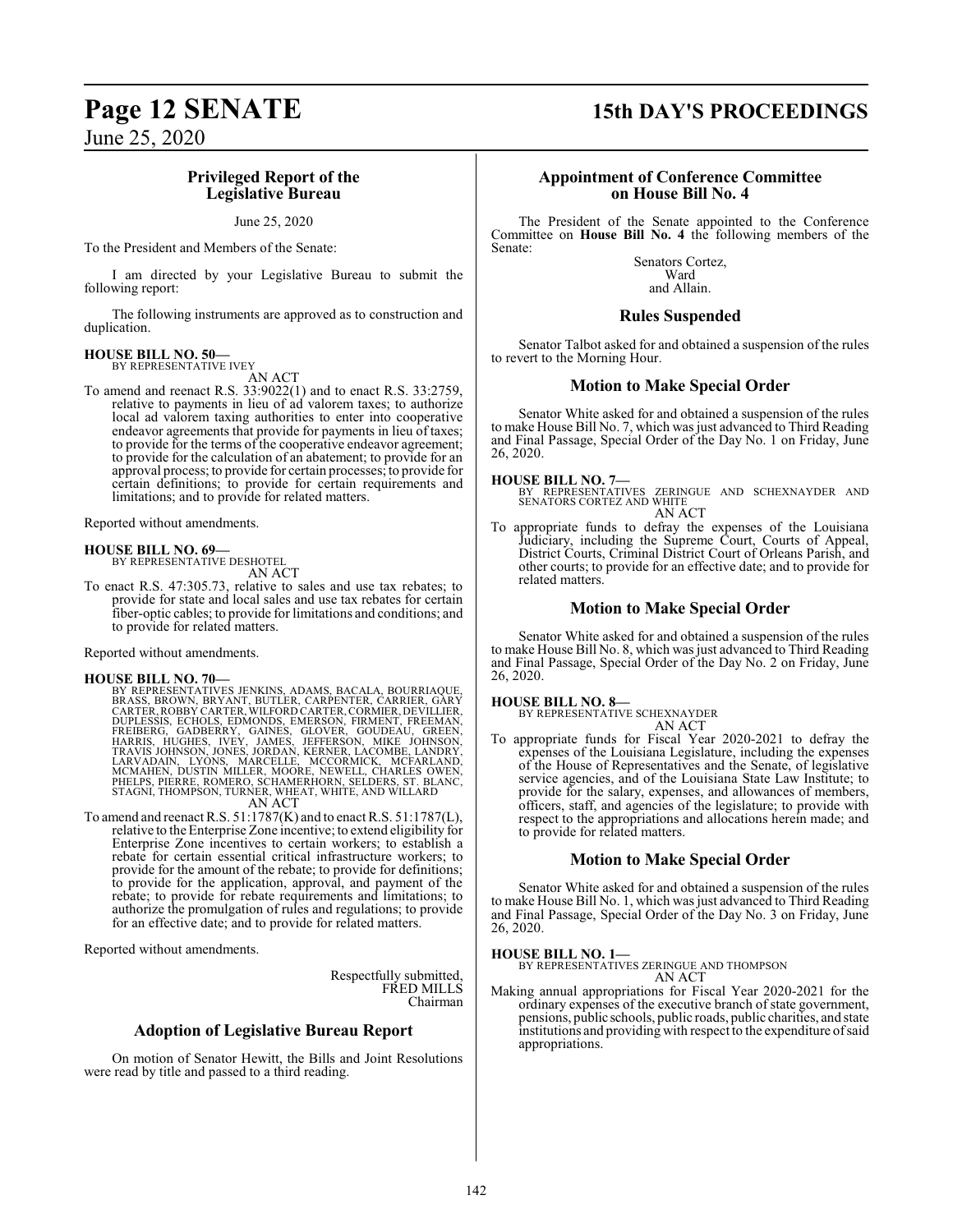# **15th DAY'S PROCEEDINGS Page 13 SENATE** June 25, 2020

#### **Privileged Report of the Committee on Senate and Governmental Affairs**

## **ENROLLMENTS**

Senator Hewitt, Chairman on behalf ofthe Committee on Senate and Governmental Affairs, submitted the following report:

June 25, 2020

To the President and Members of the Senate:

I am directed by your Committee on Senate and Governmental Affairs to submit the following report:

The following Senate Concurrent Resolution has been properly enrolled:

#### **SENATE CONCURRENT RESOLUTION NO. 23—**

BY SENATORS FOIL, ABRAHAM, BARROW, BERNARD, BOUDREAUX,<br>BOUIE, CARTER, CATHEY, CLOUD, CORTEZ, FESI, FIELDS, HARRIS,<br>HENRY, HEWITT, JACKSON, JOHNS, LUNEAU, MCMATH, MILLIGAN,<br>FRED MILLS, ROBERT MILLS, MORRIS, PEACOCK, P A CONCURRENT RESOLUTION

To declare April 2nd as World Autism Awareness Day in Louisiana, annually.

> Respectfully submitted, SHARON W. HEWITT Chairman

The foregoing Senate Concurrent Resolution was signed by the President of the Senate.

#### **Privileged Report of the Committee on Senate and Governmental Affairs**

## **ENROLLMENTS**

Senator Hewitt, Chairman on behalf of the Committee on Senate and Governmental Affairs, submitted the following report:

#### June 25, 2020

To the President and Members of the Senate:

I am directed by your Committee on Senate and Governmental Affairs to submit the following report:

The following Senate Bills have been properly enrolled:

#### **SENATE BILL NO. 5—**

BY SENATORS JOHNS AND SMITH AND REPRESENTATIVES<br>WILFORD CARTER, FARNUM, GAINES, LARVADAIN, MARCELLE,<br>PIERRE AND|ROMERO AN ACT

To amend and reenact R.S. 27:44(16), 205(17), and 353(8), and to enact R.S. 27:44(21.1), 205(30.1), and 353(9.1), relative to gaming; to except certain promotional play wagers in determining net revenue in certain gaming; and to provide for related matters.

#### **SENATE BILL NO. 9—** BY SENATOR HEWITT

AN ACT

To repeal R.S. 32:295.1(E), relative to safety belts; to provide relative to the failure to wear safety belts; and to provide for related matters.

#### **SENATE BILL NO. 13—**

BY SENATORS WARD, BARROW, BERNARD, BOUIE, CARTER, CLOUD,<br>CORTEZ, FIELDS, HARRIS, JACKSON, LUNEAU, MCMATH, MILLIGAN,<br>ROBERT MILLS, MIZELL, PRICE, REESE, SMITH AND TARVER AND<br>REPRESENTATIVES ADAMS, AMEDEE, BACALA, BAGLEY, BU

#### AN ACT

To amend and reenact R.S. 47:6016.1(B), (C), (E)(5) and (7), (F),  $(G)$ ,  $(H)(1)(b)$ , and  $(J)(1)$  and to enact R.S.  $47:6016.1(E)(1)(f)$ , relative to the Louisiana New Markets Jobs Tax Credit; to provide relative to eligibility for the credit; to provide for definitions; to provide for an additional allocation of qualified equity investment authority; and to provide for related matters.

## **SENATE BILL NO. 16—** BY SENATOR ABRAHAM

- AN ACT
- To amend and reenact R.S. 33:2759(A)(6) as enacted by Act No. 240 of the 2020 Regular Session of the legislature, relative to ad valorem tax exemptions; to provide relative to procedures for the validity of certain cooperative endeavor agreements; and to provide for related matters.

**SENATE BILL NO. 17—**<br>BY SENATORS HEWITT AND MILLIGAN AND REPRESENTATIVES<br>BRYANT, GARY CARTER, WILFORD CARTER, DAVIS, EDMONDS,<br>FREEMAN, FREIBERG, JONES, LARVADAIN, MARCELLE,<br>MCFARLAND, NEWELL, CHARLES OWEN, RISER, SCHAMERH AN ACT

To amend and reenact R.S. 47:6020(G), relative to the Angel Investor Tax Credit Program; to extend the application period for eligibility for the tax credit; and to provide for related matters.

**SENATE BILL NO. 26—** BY SENATORS HEWITT AND MILLIGAN

AN ACT

To enact R.S.  $51:2455(D)(3)(c)$ , relative to the Quality Jobs Program; to provide for an extension of the application deadline date; to provide for effectiveness; and to provide for related matters.

> Respectfully submitted, SHARON W. HEWITT Chairman

The foregoing Senate Bills were signed by the President of the Senate.

#### **Message from the House**

#### **SIGNED HOUSE CONCURRENT RESOLUTIONS**

#### June 25, 2020

To the Honorable President and Members of the Senate:

I am directed to inform your honorable body that the Speaker of the House of Representatives has signed the following House Concurrent Resolution:

# **HOUSE CONCURRENT RESOLUTION NO. 5—** BY REPRESENTATIVE FREEMAN

A CONCURRENT RESOLUTION

To urge and request the House Committee on House and Governmental Affairs and the Senate Committee on Senate and Governmental Affairs to meet and function as a joint committee